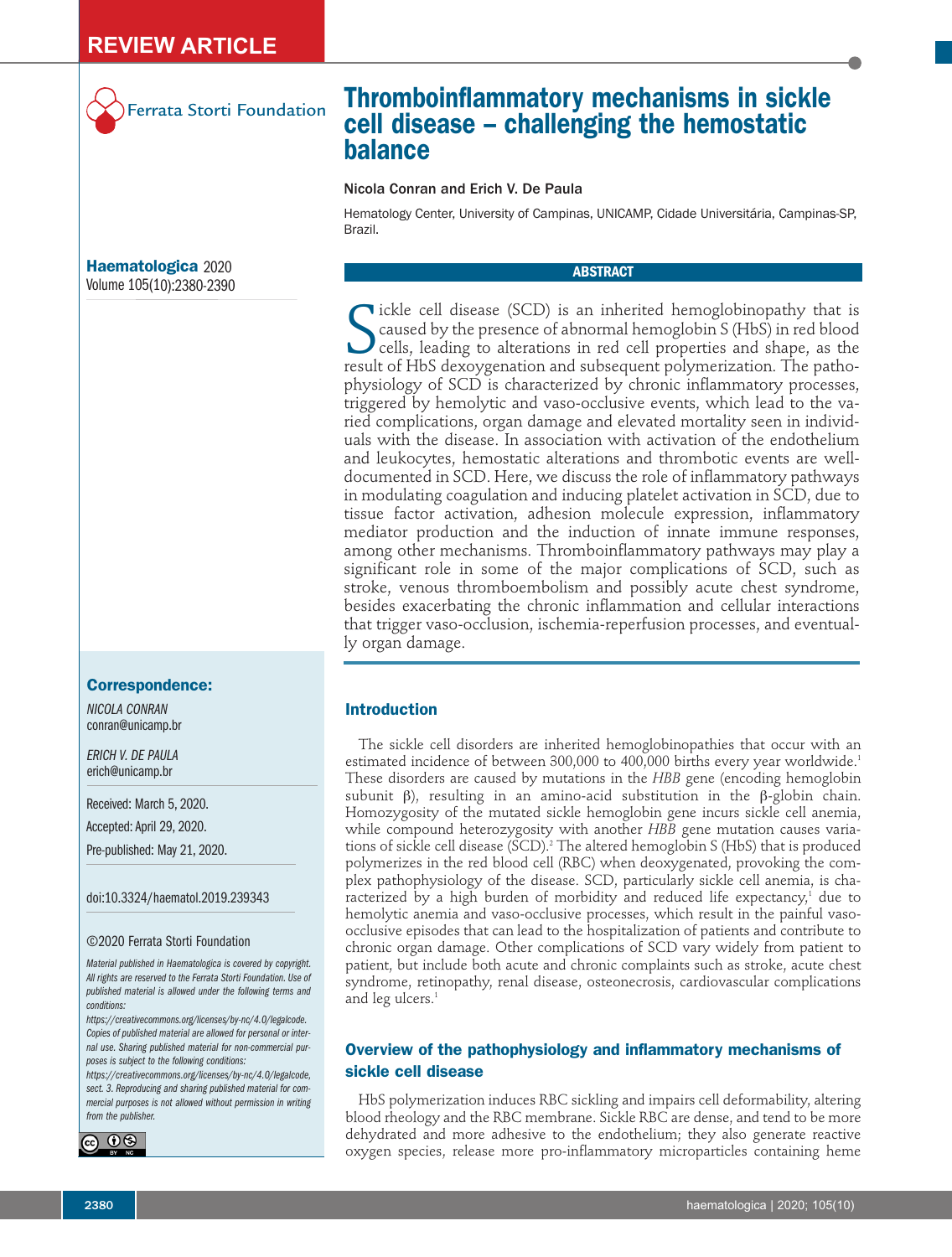and can activate the complement and coagulation systems.3 These fragile and rigid RBC lyse easily in the circulation, both extravascularly and intravascularly, and have a significantly shorter lifespan than that of normal RBC.<sup>2</sup> The ensuing release of non-compartmentalized (or cellfree) hemoglobin from ruptured RBC has significant pathophysiological consequences in SCD, in which endogenous scavenging mechanisms are overwhelmed.<sup>4</sup> Cell-free hemoglobin reacts rapidly with vascular nitric oxide (NO), disrupting vasodilation and favoring cellular activation. Furthermore, oxidative reactions with cell-free hemoglobin lead to the release of heme and free iron.<sup>5</sup> Similarly, the ischemia-reperfusion events that result from vaso-occlusive processes in the microcirculation also activate inflammatory cells and initiate sterile inflammatory processes and oxidant generation.<sup>6</sup>

Endothelial activation, a hallmark of SCD pathophysiology, augments pro-inflammatory molecule generation, and *in vitro* and *in vivo* studies suggest that it is the adhesion and capture of activated and more adhesive red cells, leukocytes and platelets to the endothelium of the blood vessel wall that trigger vaso-occlusion.<sup>6-8</sup> Endothelial cells and leukocytes also play major roles in generating the plethora of pro-inflammatory molecules that are upregulated in SCD, including cytokines (such as tumor necrosis factor and interleukin-1β), chemokines, growth factors, eicosanoids and peptides, all of which can further stimulate cells, and induce expression of surface adhesion molecules.9 Activation of platelets is another characteristic of SCD, in which these cells participate in the generation of inflammatory molecules and heterocellular interactions that propagate vaso-occlusive processes, as will be discussed later.10,11 Additionally, functional asplenia renders individuals with SCD (particularly children) more susceptible to bacterial infections, $12$  and gut permeability is reportedly augmented in individuals,<sup>13,14</sup> leading to a further exacerbation of inflammatory processes, mediated by innate immune mechanisms generated in response to exposure to pathogens and gut microbiota-derived molecules.13 The inflammatory mechanisms of SCD have been comprehensively reviewed recently,<sup>9,15</sup> with evidence from *ex vivo* and *in vivo* studies illustrating the complex pathophysiology of SCD which involves a vicious circle of RBC alterations, hemolytic events, vaso-occlusive processes and a chronic inflammatory state involving several molecular pathways.

#### **Sickle cell disease as a prothrombotic state**

The characterization of SCD as a prothrombotic state is supported by extensive laboratory and clinical data. From a laboratory perspective, almost every compartment of hemostasis has been evaluated in patients with SCD, mainly at steady-state but also during vaso-occlusive crises, in several independent cohorts.<sup>16</sup> Although there are some inconsistencies between results, possibly reflecting differences in study design (e.g. issues related to sample collection, processing and analysis) and patients' heterogeneity (e.g. definition of vaso-occlusive crises), one can safely state that SCD is a condition in which the hemostatic balance is clearly tipped towards a prothrombotic state. Details about these mechanisms have been the subject of excellent recent reviews,<sup>17-19</sup> so that in an attempt to convey a broader view of these studies, we will list this evidence according to whether studies were mainly descriptive, or whether they also provided mechanistic insights regarding this hypercoagulable state.

Descriptive studies comprise those that measured markers that are normally changed in response to the activation of hemostasis, and most likely represent consequences thereof, such as studies showing that SCD patients have increased levels of thrombin-antithrombin complexes, Ddimer, prothrombin fragment 1.2, factor (F) VIII and fibrinogen.20-22 This group includes studies that showed that SCD is also associated with hypercoagulable profiles in global assays of hemostasis, such as the thrombin generation assay and thromboelastometry,<sup>23</sup> which are relevant because they provide information on the net effect of the complex hemostatic abnormalities found in patients. The second group comprises studies that evaluated parameters which, in addition to illustrating that hemostasis is activated, could also represent mechanisms by which the prothrombotic state is either initiated and/or perpetuated. These include studies showing decreased levels of natural anticoagulants such as protein C and protein  $S<sub>1</sub><sup>17,20</sup>$ increased expression and/or activity of tissue factor (TF) in whole blood, monocytes and circulating endothelial cells,24-26 increased levels of von Willebrand factor (vWF) coupled with decreased levels of ADAMTS-13,<sup>27</sup> increased numbers of TF- and phosphatidylserine-bearing microparticles,<sup>21,22,28</sup> decreased levels of contact pathway factors (FXII, prekallikrein and high molecular weight kininogen),<sup>19</sup> and increased markers of neutrophil extracellular trap (NET) formation.<sup>29</sup> A non-exhaustive summary of these abnormalities is presented in Table 1.

Importantly, most of these phenomena have also been

#### Table 1. Key hemostatic abnormalities in clinical studies of sickle cell disease.

**Biomarkers of increased activation of hemostasis**

↑ Thrombin antithrombin complexes

↑ Prothrombin fragment 1.2

↑ D-dimer

↑ Direct markers of thrombin generation (thrombin generation assay)

Hypercoagulable pattern in viscoelastic assays

(thromboelastometry assay)

- ↑ Factor VIII
- ↑ Fibrinogen
- $\uparrow$  Platelet  $\alpha_{ab}\beta_3$  integrin activation

↑ CD40L

#### **Likely involved in the initiation and/or perpetuation of hemostasis activation**

- ↑ Tissue factor expression and/or activation
- ↓ Natural anticoagulants (proteins C and S)
- ↑ Von Willebrand factor reactivity with relatively low ADAMTS13
- ↑ Phosphatidylserine-bearing red blood cell microparticles
- ↑ Plasminogen activator inhibitor-1
- ↑ Markers of neutrophil extracellular trap formation
- ↓ Contact pathway factors (factor XII, prekallikrein and high molecular weight kininogen)
- Platelet counts
- ↑ P-selectin expression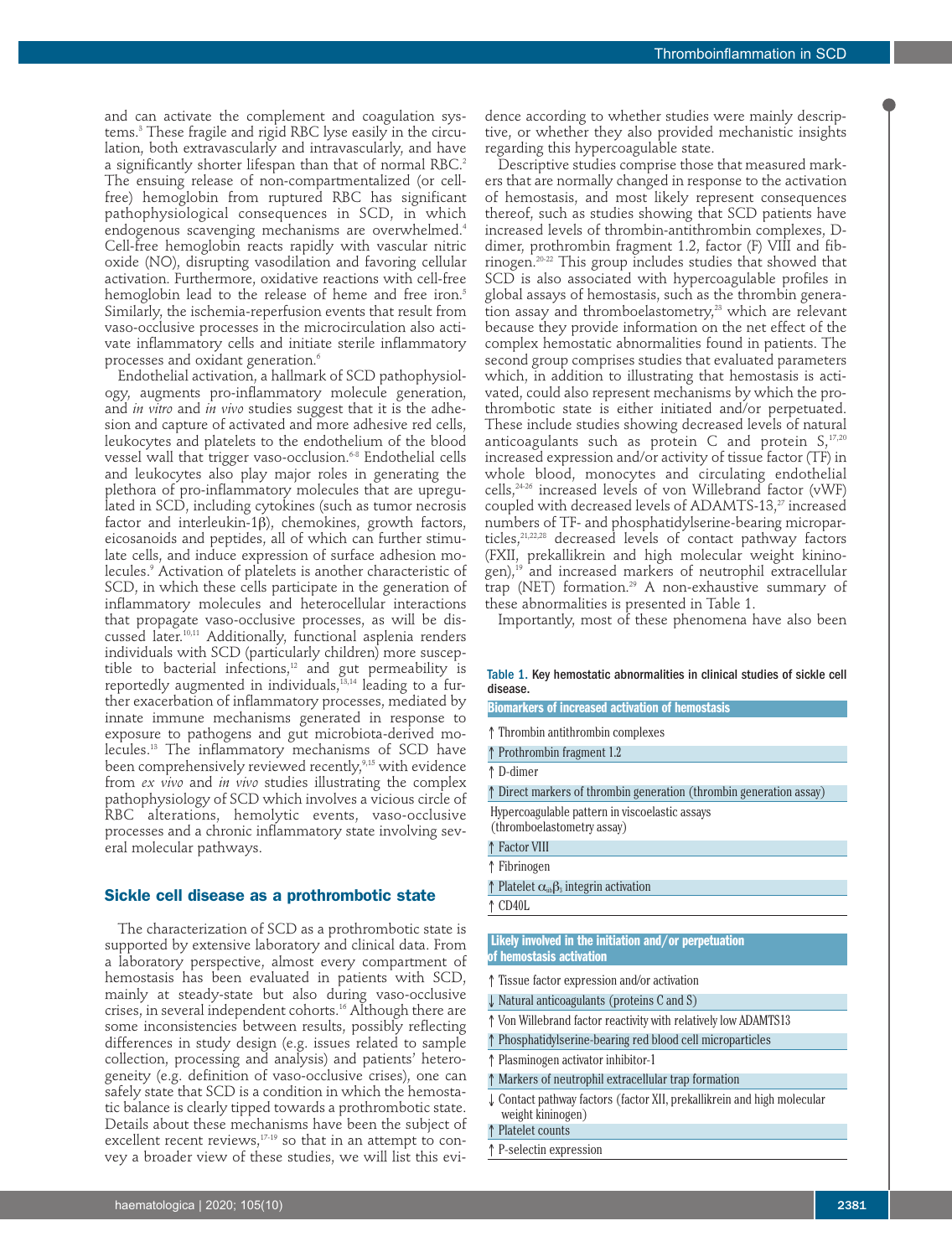observed in the two most representative animal models of SCD, which have been critical to our understanding of the mechanisms of hypercoagulability in this condition. First, it was shown that ischemia-reperfusion injury, one of the key pathogenic elements of SCD, triggers endothelial TF expression,<sup>30</sup> which was later shown to be involved mostly in the inflammatory spectrum of the pathogenesis of SCD, as we shall discuss later. The role of TF was demonstrated by a study in which inhibition of TF with anti-TF antibodies reduced both coagulation activation and inflammation, but that the former effect was not dependent on endothelial TF.<sup>31</sup> The role of neutrophils in the formation of microvascular thrombi was also confirmed in SCD animal models,<sup>8,32</sup> while further *in vivo* studies established that excess heme activates TF-mediated coagulation, and also confirmed the significance of leukocyte TF in this effect.<sup>33</sup> The relevance of coagulation activation for the pathogenesis of SCD was nicely illustrated by demonstrations that downregulating thrombin generation by either genetic<sup>34</sup> or pharmacological<sup>35</sup> approaches reduced inflammation and improved clinical manifestations in SCD mice. The participation of fibrinogen in this cycle as more than a biomarker was also demonstrated by studies using SCD mice.<sup>36</sup> Additionally, observations of clot formation in SCD mice, and in human SCD blood samples, show that the interaction of RBC with each other and with other cells inside venous thrombi may make an additional contribution to hypercoagulability in SCD.<sup>37</sup> Finally, dense sickle cells and hemolysis are implicated in activation of the complement system, an innate immune defense cascade, in patients with SCD,<sup>38</sup> and complement activation by hemolytic and ischemia-reperfusion mechanisms are reported to promote vaso-occlusive processes and prothrombotic responses in mice with SCD.<sup>3</sup>

From a clinical perspective, the long-described association of SCD with ischemic stroke, and the more recently characterized risk of silent cerebral infarcts and venous thromboembolism (VTE) provide definite evidence that SCD represents a prothrombotic state. Data from the Cooperative Study on Sickle Cell Disease revealed an incidence of  $0.61/100$  patient-years for stroke,<sup>40</sup> and of  $7.6/1,000$  patient-years for  $\nabla TE^{41}$  in patients with the most severe forms of SCD, yielding cumulative rates as high as 24% and 11.3% by the age of 40 and 45 years for stroke and VTE, respectively. For reasons that are yet to be determined, but that indicate a somewhat different pathogenesis compared to that of other conditions associated with VTE, only pulmonary embolism, but not deep vein thrombosis, is more frequent in SCD.<sup>41</sup> Again, excellent reviews have been recently published on these manifestations and their relationship with coagulation abnormalities.<sup>42</sup> Collectively, laboratory data encompassing almost every known biomarker of hemostasis, coupled with clinical and epidemiological findings provide robust evidence of the presence of a prothrombotic state in SCD.

Although stroke and VTE represent the most straightforward thrombotic manifestations in SCD, other clinical manifestations of SCD, whose pathogenesis involves vaso-occlusive processes in the microcirculation. are normally associated with the prothrombotic phenotype described in these patients.18,19,43 These include acute chest syndrome, acute painful episodes, pulmonary hypertension and even chronic organ failure attributed to chronic ischemia. In fact, despite the intuitive association that can be established between these manifestations and a prothrombotic hemostatic balance, as well as the demonstration that downregulation of thrombin generation can improve these manifestations in mouse models of SCD,<sup>34,35</sup> their association with classical markers of hemostasis activation in patients with SCD is not consistent,<sup>4447</sup> in what remains one of the most intriguing issues in this area of research. As we shall discuss in the next session, the application of the well-established concept that hemostasis activation cannot be dissociated from the immune response in the field of SCD15,18,43 has been instrumental to better understanding this issue, paving the way for novel therapeutic advances.

#### **Thromboinflammation and sickle cell disease**

#### **Hemostasis as part of the immune response**

Hemostasis and innate immunity are both involved in the immediate response to external and internal agents that threaten tissue/organ integrity, such as pathogens and trauma. Classically viewed as two independent systems, initial discussions on their inter-relationship derived mostly by teleological reasoning based on the example of the horseshoe crab, an extant organism with 450 million years of phylogenetic history in which breeches in tegument and invasion by pathogens are tackled by a single cellbased system that senses endotoxins and triggers a cascade of events that closely resembles the architecture of the hemostatic system.48 However, in the last two decades several lines of empirical evidence have emerged to confirm the intimate crosstalk between hemostasis and innate immune responses, and the terms thromboinflammation and immunothrombosis<sup>49,50</sup> have been introduced to summarize the concept that the cellular programs driving the formation of microthrombi in a spatially- and temporallyorganized fashion can be elicited in response to pathogens and/or tissue damage, in order to facilitate pathogen removal and tissue repair.

Evidence supporting the association between hemostasis and innate immunity include: (i) studies in animal models of sepsis and/or infection in which discrete elements of hemostasis are reportedly up- or down-regulated; despite some heterogeneity, a less effective hemostatic system is generally associated with increased pathogen multiplication and, in some cases, poorer outcomes (recently reviewed elsewhere<sup>51</sup>); (ii) demonstrations that critical elements of hemostasis such as TF, thrombin and activated protein C also signal through pathways that regulate the immune response, independently of their role in fibrin formation;<sup>52</sup> (iii) examples of microorganisms whose virulence factors are proteins that disrupt local hemostatic balance, such as *Yersinia pestis*; <sup>53</sup> (iv) findings that byproducts of coagulation activation, such as peptides derived from thrombin and fibrinogen, have antibacterial properties;<sup>51</sup> (v) intravital imaging studies showing that leukocytes are not only found in arterial and venous thrombi, but that localized coagulation activation and fibrin formation also seem to direct their adhesion to the endothelium and migration into tissues;<sup>54</sup> and more recently, (vi) the demonstration that downregulation of critical elements of the innate immune response can protect mice from experimental thrombosis, with the example of NET formation being most paradigmatic.<sup>55</sup> Though less straightforward, studies using system biology approaches, capable of analyzing the complex interplay between several systems,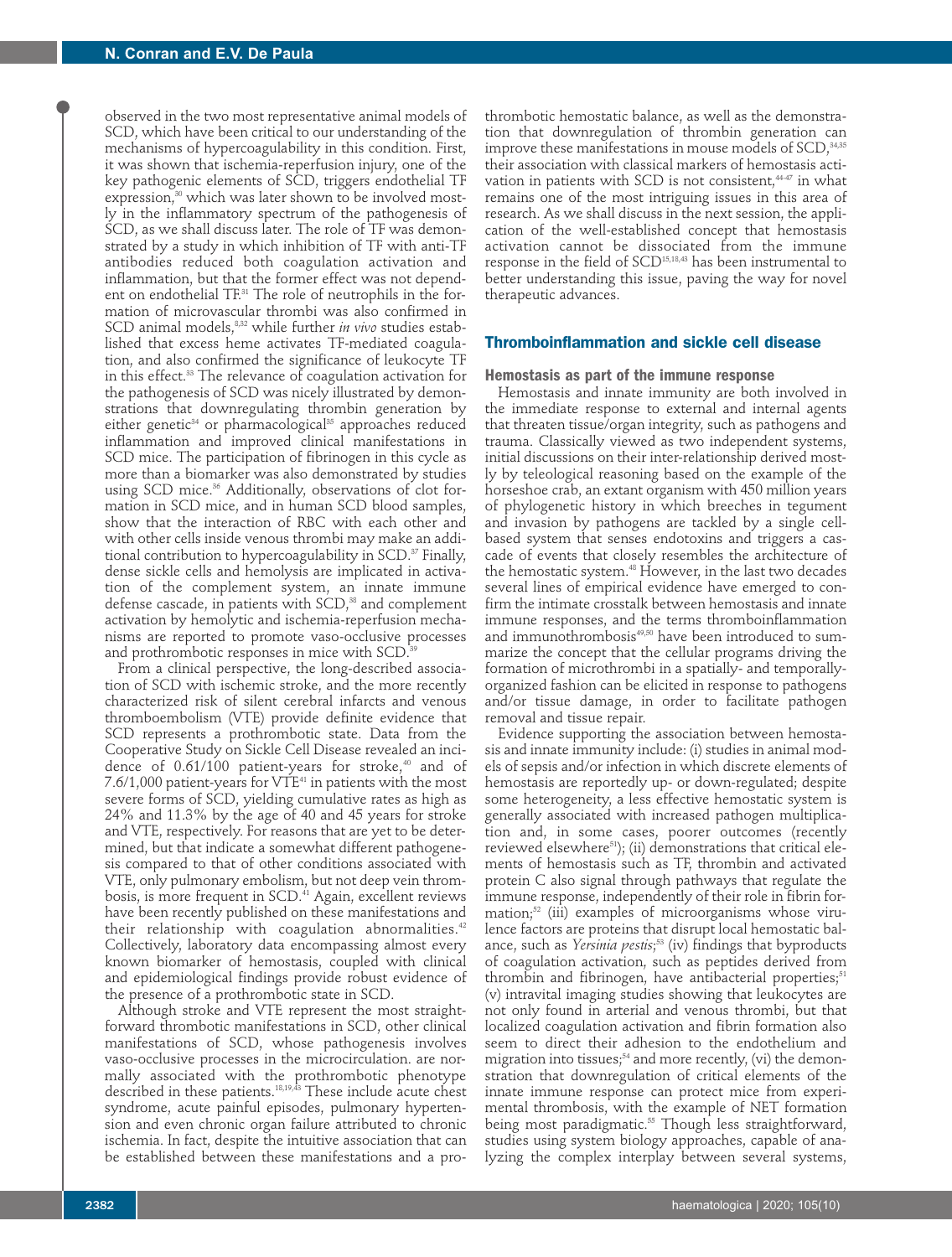have also provided indirect evidence that pathways involved in tissue repair, such as hemostasis, angiogenesis and complement, are associated with innate immune responses in inflammatory conditions such as sepsis and SCD.<sup>56</sup> Taken together, these data support the concept that, in a disease long-recognized as a systemic inflammatory condition, such as SCD, the sustained activation of immunothrombosis underlies the consistent, yet heterogeneous, increase in biomarkers of coagulation activation that is observed in these patients.

## **Activation of hemostasis in inflammatory states and in sickle cell disease**

Understanding how hemostasis is activated as part of inflammatory responses is critical to our understanding of the pathogenesis of hypercoagulability in SCD, since the regulation of these mechanisms may be somewhat different from the classical pathways of hemostasis activation in non-inflammatory states, which consist mostly of  $\alpha_{\text{lib}}\beta_3$ integrin-mediated platelet activation, and of the contact and activation of TF with activated FVII on cellular surfaces.52 According to recent reports, these elements can be regulated and activated by different pathways during inflammation, and new players may contribute to the activation of hemostasis.

As previously mentioned, thrombin and activated protein C can also activate pro-inflammatory and pro-angiogenic pathways by signaling through protease-activated receptors (PAR).<sup>57</sup> Of note, this pathway is thought to require much lower concentrations of thrombin than those required for overt conversion of fibrinogen into fibrin,58 consistent with a role for localized thrombin generation in the regulation of the immune response. In the context of SCD, the relevance of coagulation-independent functions of these proteins has been demonstrated in animal models in which low TF levels  $(-1%)$  in nonhematopoietic cells attenuated inflammation, but not activation of coagulation.<sup>31</sup> Similarly, PAR-2 deficiency has been shown to attenuate lung inflammation and interleukin-6 production, without affecting classical markers of coagulation activation.35 More recently, PAR-1 deficiency or PAR-1 inhibition was found to decrease heme and lipopolysaccharide-induced vaso-occlusion.<sup>59</sup>

Another mechanism of coagulation activation and amplification by inflammation is mediated by components of NET (DNA and histones) released from neutrophils.<sup>60</sup> The participation of NET in the pathogenesis of SCD was suggested by the association of increased biomarkers of NET formation with the severity of acute vasoocclusive crises in these patients, $^{29}$  as well as by data from animal models of SCD.<sup>61</sup> A third mechanism by which hemostasis can be activated during inflammatory states is through the intrinsic pathway involving FXII, prekallikrein, high molecular weight kininogen and FXI. Evidence that this pathway contributes to hypercoagulability led to a series of ongoing clinical trials with FXI inhibitors in patients with thrombosis.<sup>62</sup> The role of the intrinsic pathway in coagulation activation in SCD has been demonstrated in animal models of FXII deficiency and consequently reduced thrombin generation.<sup>19</sup> Interestingly, several molecules (e.g. DNA, polyphosphates), some of which are increased in SCD, have been shown to activate or amplify this pathway *in vitro*, 63 although the relevant elements that regulate the intrinsic pathway in SCD patients remain to be determined.

More recently, two additional pathways have been added to the list of potential mediators of hemostasis activation during inflammation. The angiopoietin/Tie-2 axis has been shown to participate in the activation of hemostasis during sepsis,<sup>64</sup> and the CLEC-2/podoplanin pathway, involved in securing hemostasis during inflammation, has also been associated with outcomes that can fit into the spectrum of immunothrombosis in both animal models<sup>65</sup> and humans.<sup>66</sup> Exploring their role in the context of SCD should be of interest. In fact, although it is tempting to speculate that mechanisms that drive hemostasis activation in models of inflammation, such as sepsis, might also be relevant to the pathogenesis of SCD, one should not ignore the recent evidence suggesting that, in addition to the inflammatory processes of ischemia /reperfusion that typify SCD,<sup>6</sup> one very specific characteristic of SCD, namely sustained hemolysis, could well be central to the activation of thromboinflammatory pathways in this disease.

#### **Hemolysis as a driver of thromboinflammation**

Intravascular hemolysis is now widely accepted as a major pro-inflammatory mechanism that significantly influences the pathophysiology of numerous diseases and disorders, including SCD.4 As previously mentioned, the reaction of cell-free hemoglobin, released during hemolysis, with vascular NO incurs immediate effects on endothelial and vascular function. Oxidative reactions with hydrogen peroxide and lipid peroxide also yield the Hb-Fe $3+$  product in the circulation and tissues, $5$  which readily releases its heme group, a hydrophobic molecule that has recently been designated as a major erythrocytic danger-associated molecular pattern (DAMP) that activates and amplifies inflammatory mechanisms.<sup>67</sup> Evidence of the pro-inflammatory effects of heme continues to advance with both *in vitro* and *in vivo* studies demonstrating the role of this molecule in multiple inflammatory pathways, due to the induction of oxidant reactions, lipid peroxidation5 and activation of receptors involved in innate immune responses.<sup>68</sup> Notably, an intricate association exists between free heme and thromboinflammation, which promotes activation of hemostasis and its components.

Heme has a significant effect on the endothelium, which plays a primary role in hemostasis due to its expression of vWF, TF exposure and major thrombin generation, among other properties.<sup>69</sup> Non-protein associated cell-free heme can directly activate the endothelium via binding to toll-like receptor (TLR)-4<sup>68</sup> or via the transfer of heme from heme- and hemoglobin-laden microparticles derived from erythrocytes.<sup>70</sup> In addition to inducing oxidative stress, heme-mediated activation of the endothelium results in mobilization of vWF and P-selectin from the Weibel-Palade bodies to the endothelial cell surface, as well as upregulation of other adhesion molecules, which may promote platelet and leukocyte recruitment to blood vessel walls.<sup>68,71</sup> TLR-4-mediated activation of pro-inflammatory nuclear factor-κB transcription factor activity<sup>68</sup> may also upregulate endothelial cytokine generation, as well as TF expression.72 Furthermore, heme can induce reactive oxygen species-dependent NLRP3 inflammasome assembly in endothelial cells, with consequent processing of interleukin-1 $\beta,^{\scriptscriptstyle\gamma\!\!3}$  a potent pro-inflammatory cytokine that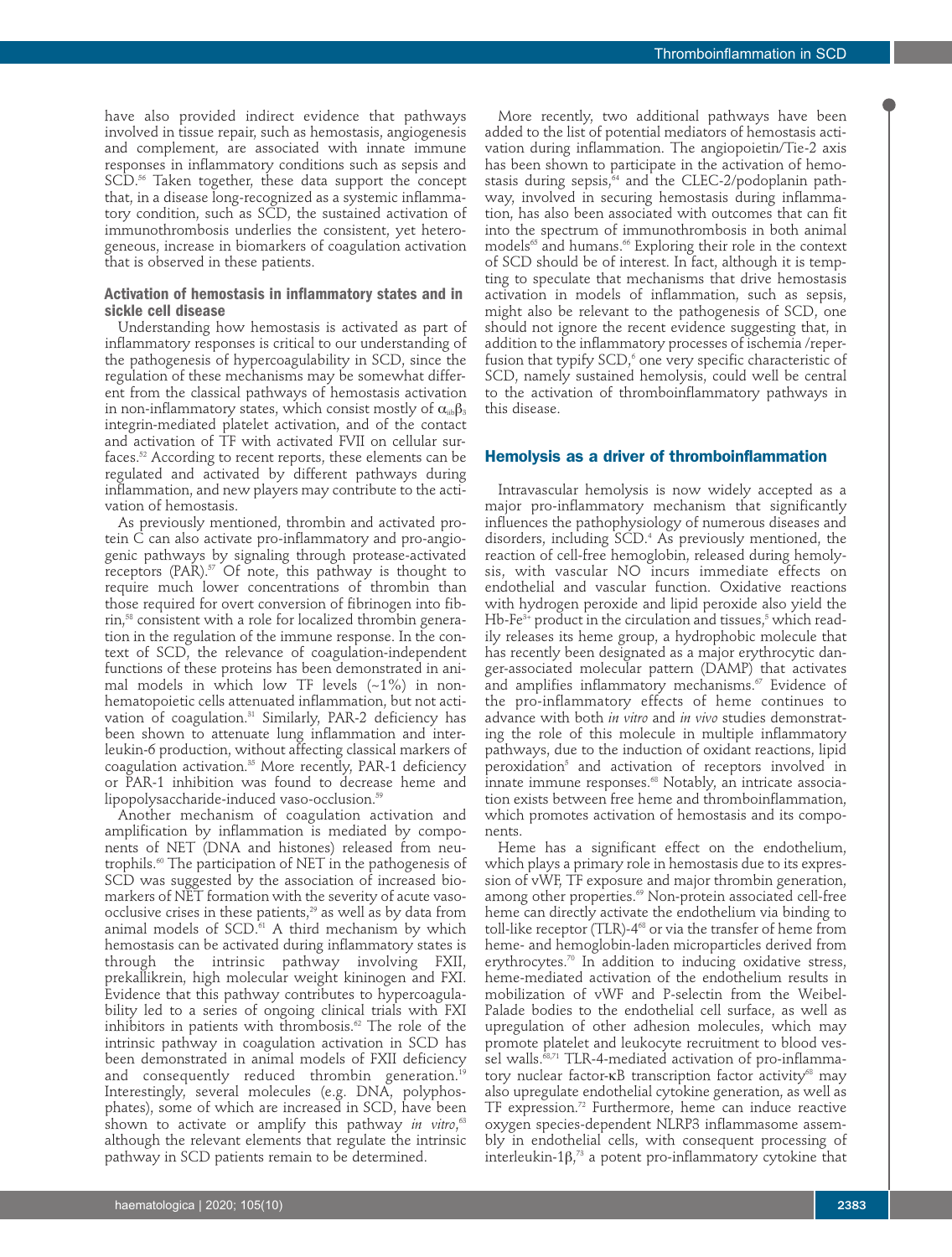may amplify platelet activation and clot formation, among other effects.<sup>74</sup> Importantly, heme exposure induces C3 deposits on glomerular endothelial cells, amplifying innate immune complement activation and local thrombotic lesions,75 while the stimulation of TLR-4-dependent endothelial P-selectin expression by experimental hemolysis has been reported to trigger complement activation via the non-covalent anchoring of C3 activation fragments in the murine liver, leading to liver damage.<sup>76</sup>

Platelet activation and aggregation are central to thrombus formation; importantly, the decrease in NO bioavailability that occurs during intravascular hemolysis, in addition to modulating vasodynamics, may repress the major inhibitory effect that NO has on the expression and activation of adhesion molecules on cell surfaces. In particular, NO inhibits the activities of the fibrinogen and collagen receptors ( $\alpha_{\text{lib}}\beta_3$  and  $\alpha_2\beta_1$  integrins, respectively)<sup>77,78</sup> on the platelet surface and, therefore, the hemolysis-induced reduction in NO may play a role in thrombus formation. Hemolysis also activates platelets due to the release of intra-erythrocytic adenosine 5'-diphosphate (ADP), via activation of P2Y1, P2Y12, and P2X1 ADP receptors on the platelet surface.79 Additionally, heme directly mediates the activation and death of platelets via lipid peroxidation and subsequent ferroptosis, an iron-dependent form of nonapoptotic cell death, $80$  and oxidized heme induces divalent action-dependent platelet aggregation, associated with thromboxane formation and fibrinogen binding.<sup>81</sup>

Hemolysis and products of hemolysis have long been associated with modulation of coagulation. The administration of hematin to patients with porphyria reportedly activated coagulation parameters in some patients, prolonging prothrombin and partial thromboplastin times, as well as increasing fibrinogen-degradation products, among other effects,69,82 although *in vitro* studies have shown the inhibition of coagulant factors and clot lysis by hematin.<sup>83</sup> In addition to its aforementioned stimulation of TF expression by endothelial cells, *in vivo* administration of heme also stimulates TF production in leukocytes<sup>33</sup> and may activate coagulation, at high concentrations, via stimulation of TF and the extrinsic pathway.33,84 In contrast, free heme binds to several sites on FVIII with high affinity and at high concentrations can inhibit its activity *in vitro*; <sup>85</sup> FVIII-heme interactions can, however, be inhibited by vWF, whose release from endothelial cells is also stimulated by heme.<sup>68</sup> In turn, multimeric vWF can be bound by extracellular hemoglobin and bilirubin (a degradation product of heme), impairing its enzymatic cleavage by the ADAMTS-13 protein, resulting in increased prothombotic activity. With regards to final clot formation, hemolysis has been suggested to exacerbate hyperfibrinolysis and facilitate uncontrolled bleeding, with red cell lysate accentuating tissue plasminogen activator-mediated fibrinolysis<sup>86</sup> In contrast, hematin and the products of heme degradation, iron, bilirubin and carbon monoxide, are known to interact with fibrinogen, and induce fibrin formation or decrease fibrinolysis, possibly accelerating the formation of resistant clots.83,87,88 As such, heme has a clear role in triggering the initiation of coagulation, although its effects on the propagation of this system are not as well understood.<sup>69</sup>

Cell-free heme and heme-loaded microvesicles also modulate the complement system,<sup>89</sup> which integrates closely with innate immunity and coagulation.<sup>90</sup> This mechanism is particularly relevant given that paroxysmal nocturnal hemoglobinuria, a disease characterized by complement-

driven chronic hemolysis, predisposes patients to thrombosis,<sup>90</sup> among other complications. In particular, heme overactivates the alternative complement pathway by binding to the C3 molecule, and increasing its spontaneous hydrolysis; the anchoring of complement activation fragments to erythrocytes and endothelial cells may result in their destruction (and further hemolysis) or activation, respectively,<sup>69</sup> and thromboinflammation. The classical complement pathway, in contrast, may be inhibited by heme due to heme binding to C1q and reduced C3 convertase formation and C3b deposition.<sup>69</sup> Importantly, anti-inflammatory intravenous immunoglobulin scavenges heme and can inhibit heme-mediated activation of the complement system on the surface of human endothelial cells.9

Endogenous systems are in place to ensure that cell-free hemoglobin and heme are inactivated and eventually degraded in the organism during hemolytic processes. Haptoglobin and hemopexin are plasma proteins with very high binding affinities for hemoglobin and heme,<sup>92</sup> respectively, rendering them relatively non-reactive and delivering them to macrophages and hepatocytes, respectively, for endocytosis and degradation of their heme moieties by the heme oxygenase (HO-1) enzyme, which is upregulated in response to the presence of heme.<sup>9</sup> The anti-inflammatory properties of HO-1 are well documented, and HO-1 activity in SCD mice appears to offer some protection from thrombosis.<sup>93</sup> Furthermore, HO-1, and the products of heme degradation, were recently shown to decrease clot size in a murine venous thrombosis model, while clot size is augmented in hemopexin-knockout mice.<sup>94</sup>

The equilibrium between free and protein-associated heme is vital for determining the pro-inflammatory capacity of heme and it has been suggested that, in fact, it is unlikely that equilibrium conditions that lead to inflammation and, therefore, thromboinflammation could ever occur *in vivo*. <sup>92</sup> However, in diseases characterized by severe intravascular hemolysis, such as SCD, plasma haptoglobin and hemopexin levels are often depleted,  $95,96$ meaning that the free and bound heme equilibrium may be tipped, leading to the thromboinflammatory consequences of hemolysis.

# **Ischemia-reperfusion injury and**

#### **thromboinflammation**

Ischemia-reperfusion injury is a feature of multiple clinical disorders, including myocardial infarction and ischemic stroke.<sup>97</sup> Processes of ischemia, followed by reperfusion, occur in SCD during vaso-occlusive episodes, although their preponderance in the microvasculature means that they generally have comparatively fewer acute consequences than those occurring in larger vessels; however, their recurrent nature means that these processes contribute significantly to local tissue and organ damage. The twophase character of ischemia-reperfusion injury results in the generation of danger signals, or DAMP, from damaged cells,<sup>9</sup> and activation of components of the innate immune system, resulting both from the interruption of the tissue's vascular supply during vaso-occlusion and from the reoxygenation of the vasculature upon resumption of blood flow.98 The generation of reactive oxygen species is a particularly damaging feature of the reoxygenation stage.<sup>9</sup>

As described, thromboinflammatory mechanisms are significant in triggering the cellular and molecular events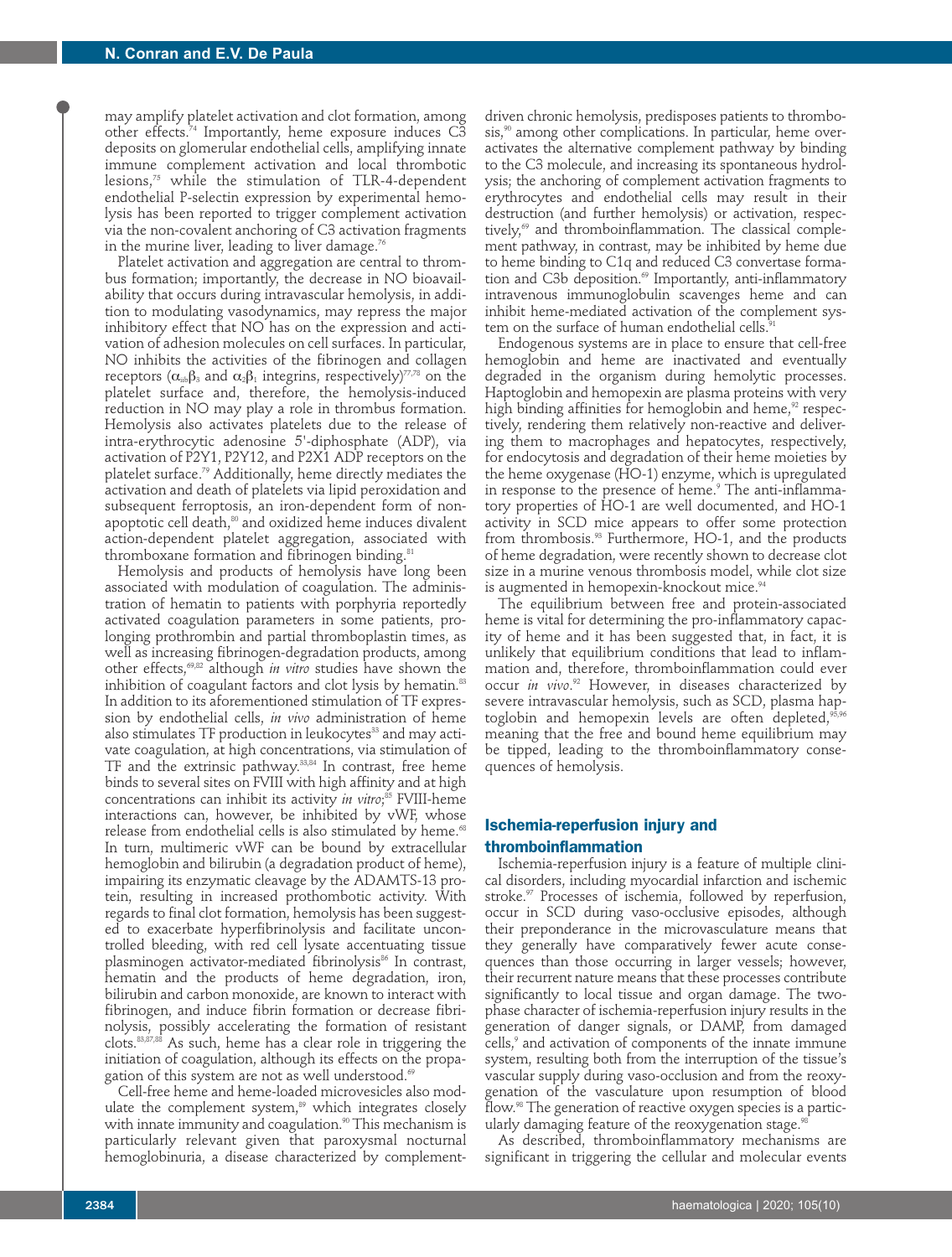that lead to vaso-occlusion, but ischemia and reperfusion events further exacerbate inflammatory responses including thromboinflammatory events, reflecting, once again, the cyclic nature of SCD pathophysiology. Further activation of platelet function, in association with altered endothelial hemostatic activity and TF-thrombin pathway activation are particular features of ischemiareperfusion.99,100 Mice subjected to arterial occlusion, followed by reperfusion, demonstrate platelet adhesion to the endothelium and the formation of aggregates, $101$  while depletion of platelets, or inactivation of their function, can significantly reduce ischemia-reperfusion in multiple organs.97 In turn, hypoxia-reoxygenation processes induce RBC sickling in mice with SCD, generating oxidative stress and the endothelial cell activation that contributes to thromoboinflammation and TF expression.<sup>98</sup> As such, hemostatic alterations and thrombotic processes appear to be intimately associated with inflammatory mechanisms in SCD that are triggered by hemolysis and ischemiareperfusion injury. Activation of endothelial cells and leukocytes is well-documented in SCD and plays a role in eliciting alterations in coagulation pathways and the activation of platelets, due to TF release, adhesion molecule expression, inflammatory mediator production and the induction of innate immune responses (Figure 1), contributing to further inflammation and tissue damage.

# **Sickle cell disease thromboinflammation and platelet activation**

Beyond their role in thrombosis and hemostasis, platelets are increasingly recognized to be key regulators of inflammatory responses, in both sterile and infectious situations.102 The basis of platelet activation and abnormal platelet function in SCD is not clear; as mentioned, hemolysis may be a major factor in platelet activation due to ensuing NO depletion and the release of the platelet agonist, ADP, in addition to exposure of RBC phosphatidylserine and enhanced thrombin generation.<sup>21,79</sup> Platelets also express TLR4, which can be activated by pathogen-derived lipopolysaccharide and, likely, heme.<sup>103</sup> Platelet activation in SCD is characterized by differentiated gene expression, $104$  augmented adhesion molecule activity,105,106 and the increased circulation of platelet microparticles and platelet-derived proteins.107,108 Persistent platelet activation, while apparently leading to some refractory inhibition of platelet aggregation,109 plays an increasingly recognized role in SCD pathophysiology and appears to be further exacerbated during acute vaso-occlusive episodes,<sup>110</sup> while probably representing a key mediator of inflammatory pathways.

The increased expression and activity of adhesion molecules, such as  $\alpha_{\text{IIb}}\beta_{3}$ , P-selectin, and glycoprotein Ib $\alpha$ , on SCD platelets facilitate the cells' adhesion to the endothelium and induce endothelial activation<sup>11,105,111</sup> and also permit the formation of P-selectin-mediated heterocellular aggregates between platelets and leukocytes and/or erythrocytic cells, which play an increasingly recognized role in the initiation of vaso-occlusive processes.8,10,32,112 Additionally, platelets are major sources of inflammatory mediators and contribute to chronic inflammation in SCD by releasing inflammatory cytokines, such as platelet factor 4, interleukin-1β, LIGHT (TNFSF14), and CD40L;<sup>11,106,113</sup> elevated

levels of circulating CD40L have been associated with the occurrence of acute chest syndrome in SCD. Activated platelets are also a major source of thrombospondin-1, another protein that has been related to the incidence of acute chest syndrome and vaso-occlusive episodes<sup>108</sup> and that, interestingly, triggers shedding of RBC microparticles, causing vaso-occlusion, in mice with SCD.114 Furthermore, the platelet NLRP3 inflammasome is reportedly upregulated in SCD and may, therefore, play a major role in the processing of interleukin-1β and interleukin-18, which have important pro-inflammatory roles in the disease.115

# **Thrombotic manifestations of sickle cell disease in the spectrum of thromboinflammation**

Despite our current knowledge about the characteristics and mechanisms by which hemostasis is activated in SCD, the precise role of hemostasis in the pathogenesis of complications of the disease has not been completely clarified, as the association between classical hemostatic biomarkers and the occurrence of clinical manifestations of SCD is not straightforward,<sup>42</sup> and results from clinical trials using antithrombotic agents have yielded heterogeneous results. On the other hand, significant clues about the relevance of hemostasis activation in SCD include data from animal models showing that reductions of prothrombin to levels normally observed in anticoagulated patients improved organ damage in SCD mice and even mortality,<sup>34</sup> in association with attenuation of inflammation and vaso-occlusion after downregulation of PAR-1, PAR-2 and TF.35,59,116 Interestingly, in sickle cell disorders with genotypes that are generally regarded as being associated with a milder phenotype, such as HbSC disease and S/β<sup>+</sup> thalassemia, patients have an increased risk of thromboembolic events, albeit lower than that in homozygous and  $S/\beta^0$  patients.<sup>117,41</sup> Considering that hemolytic and inflammatory processes are apparently less exacerbated in the majority of this subset of patients,<sup>118,119</sup> compared to homozygous sickle cell anemia patients, the mechanisms behind this observation require further elucidation. In a retrospective analysis of 147 patients with these two conditions, higher hemoglobin levels and a history of surgical splenectomy were independently associated with the risk of VTE,<sup>120</sup> suggesting that increased viscosity and RBC membrane alterations might be involved.121 However, it should also be noted that relatively increased levels of parameters indicative of hemolytic activity and inflammation have been associated with greater activation of coagulation and risk of VTE in patients with HbSC disease.<sup>122,123</sup>

The concept of thromboinflammation encompasses a broad spectrum of human disorders with both thrombotic and inflammatory manifestations, and it has been proposed that the level of thrombin would be a key determinant of the relative contribution of inflammation or thrombosis to disease presentation.<sup>50</sup> According to this model, thrombotic microangiopathies and antiphospholipid syndrome are located in that part of the spectrum in which thrombotic manifestations are predominant, while rheumatoid arthritis and atherosclerosis are located on the opposite side of the spectrum, dominated by inflammatory mechanisms. Interestingly, SCD has been proposed to be located in the middle part of this postulated spectrum, $50$  reflecting the difficulty in characterizing the prominence of hemostasis acti-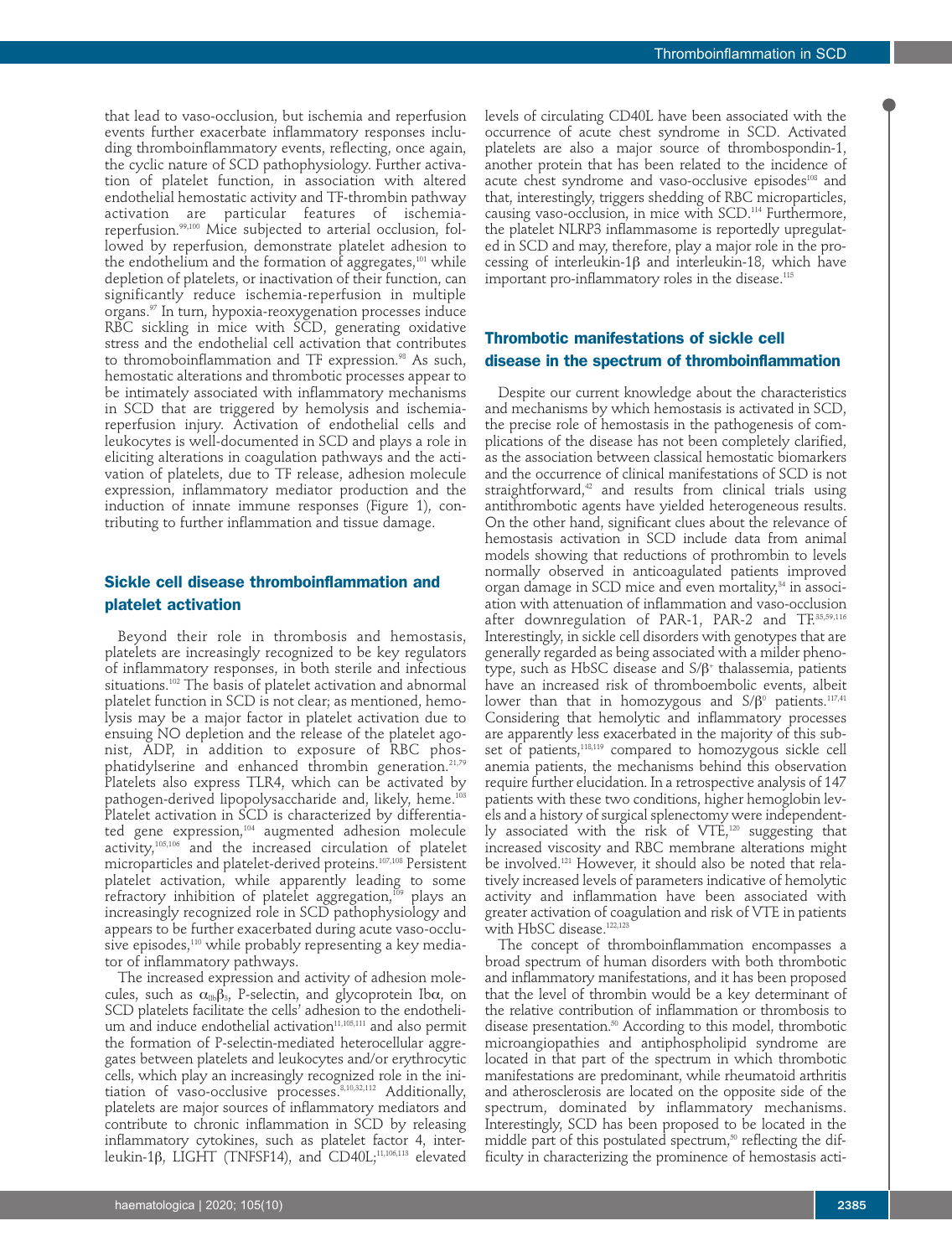vation or inflammation in its pathogenesis. Additionally, the fact that infections represent a trigger for some SCD complications makes this characterization even more challenging.<sup>1</sup> Accordingly, a recent review about the prothrombotic manifestations of SCD suggested that future clinical studies targeting coagulation activation should focus on a broader range of endpoints including end-organ damage.19 We believe that this suggestion could be further expanded in the future by attempting to classify SCD complications as parts of a similar thromboinflammatory spectrum, in which the

contributions of inflammation and hemostatic activation vary (Figure 2). Refinement of this model based on previous and future studies could allow a more precise definition of biomarkers and targets for the treatment of SCD.

# **Perspectives**

Thromboinflammatory pathways, involving the activation of hemostasis and platelets, and prompted by RBC



Figure 1. Thromboinflammatory pathways in sickle cell disease. Hemolytic and ischemia-reperfusion events (due to vaso-occlusion) drive inflammation and hemostatic alterations in sickle cell disease (SCD). Hemolysis leads to the release of cell-free hemoglobin, heme and other red blood cell contents into the vascular environment, causing nitric oxide depletion and contributing to platelet activation. Non-protein bound heme activates the endothelium (with some participation of tolllike receptor 4), induces tissue factor (TF) expression and activation in monocytes and endothelial cells, neutrophil extracellular trap formation, leukocyte and complement activation. Endothelial activation by platelets, leukocytes, ischemia-reperfusion events and heme/heme-laden microparticles results in the expression of adhesion molecules, including P-selectin and integrin α<sub>iii</sub>β<sub>3</sub>, which recruit leukocytes and, in turn, red cells to the blood vessel walls. Activated endothelial cells, leukocytes and platelets also produce mature interleukin-1β, which further activates platelets and clot formation, in addition to having major inflammatory effects. Plateletderived proteins, such as CD40L and thrombospondin-1, activate the endothelium and may trigger red cell microparticle release. TF expression by monocytes leads to thrombin generation via the extrinsic (TF/FVIIa/FXa) pathway, while TF expression in activated endothelium signals through PAR-2 receptors (TF/FVIIa/FXa) triggering pro-inflammatory responses (interleukin-6 expression and leukocyte recruitment). Thrombin also mediates pro-inflammatory pathways through PAR-1 receptors, triggering von Willebrand factor release and P-selectin expression, which contribute to platelet adhesive mechanisms. Thrombin generation is further increased by phosphatidylserine-expressing red blood cells and microparticles, platelet polyPs and cell-free DNA derived from NET, via the intrinsic pathway of coagulation. Thrombin generation ultimately results in fibrin production and clotting, but also induces red cell adhesion to the vascular wall, in addition to inflammation through PAR-1 signaling. Oxidative stress contributes to NET formation and endothelial activation. These cellular responses are part of thromboinflammation, illustrated in the inset of figure 1. Leukocyte, platelet and red blood cell recruitment to the vascular wall, together with clotting processes, neutrophil extracellular trap components and the formation of heterocellular aggregates between platelets, leukocytes and red blood cells, with subsequent red cell trapping, results in the vaso-occlusive processes that characterize SCD. ADP: adenosine diphosphate; ICAM: intercellular adhesion molecule; IL: interleukin; NET: neutrophil extracellular trap; NO: nitric oxide; PAR: protease-activated receptor; TF: tissue factor; TLR4: toll-like receptor 4; TSP: thrombospondin; VWF: von Willebrand factor. Figure created with BioRender.com.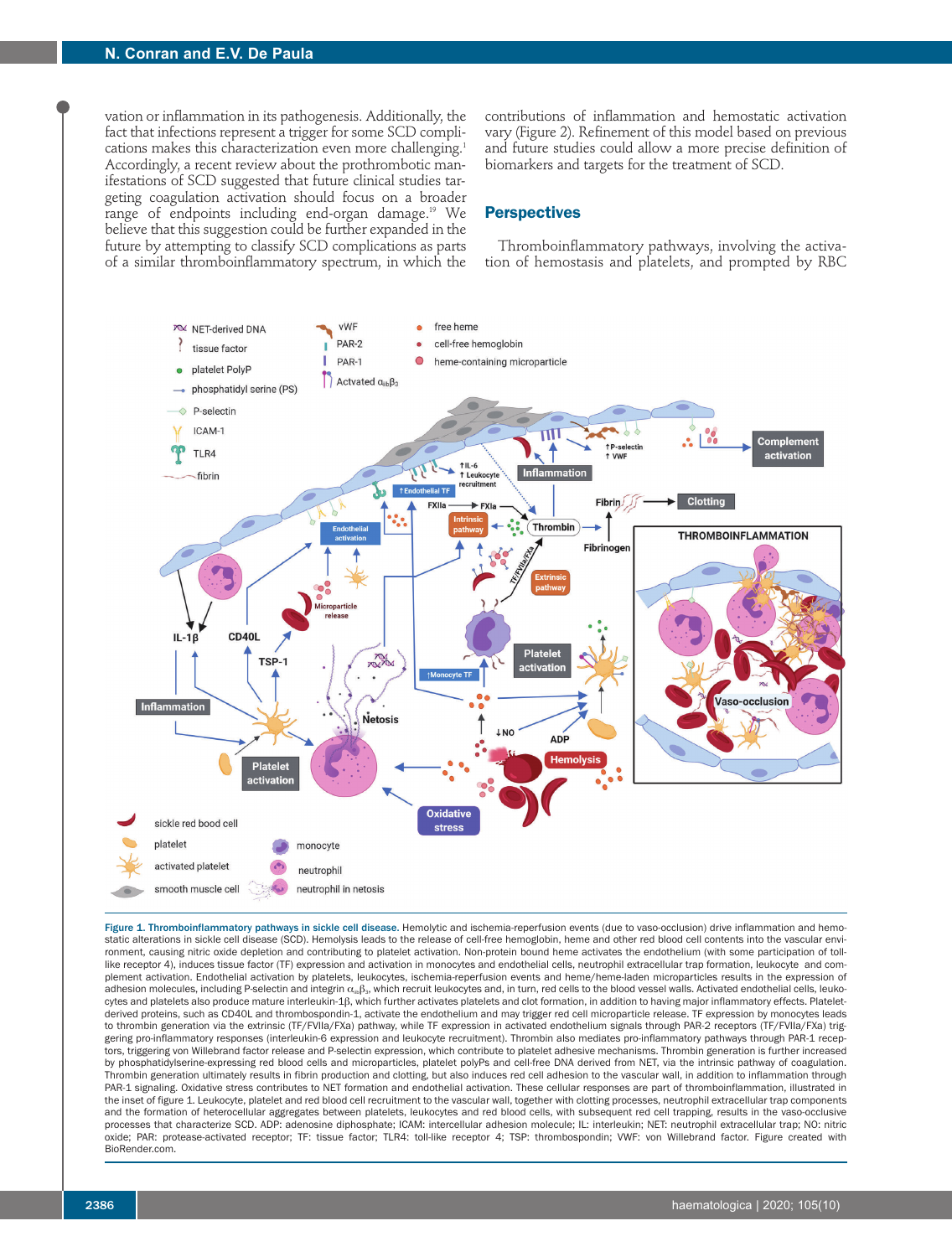alterations and destruction, and ensuing innate immune responses, play significant roles in some of the major complications of SCD, such as stroke, and exacerbate the chronic inflammation and cellular interactions that trigger vaso-occlusion, ischemia/reperfusion processes and eventually organ damage. As such, components of hemostasis and markers of platelet activation constitute therapeutic targets in SCD. Indeed, crizanlizumab, which was recently approved by the Food and Drug Administration for use in SCD, following clinical data from the phase II SUSTAIN trial<sup>124</sup> that indicated that it may be effective for preventing painful vaso-occlusive crises, is an anti P-selectin therapy, which may benefit patients not just by diminishing endothelial receptivity to leukocyte adhesion, but by reducing the participation of platelets in the formation of heterocellular aggregates.

The most frequently employed therapy for SCD is hydroxyurea; while hydroxyurea provides clinical benefits by increasing fetal hemoglobin production, and therefore partially inhibiting HbS polymerization, this drug is an important anti-inflammatory agent.<sup>9</sup> In addition to reducing the incidence of hospitalization and acute pain in SCD, hydroxyurea reduces the occurrence of acute chest syndrome and may provide an alternative to chronic transfusion therapy in some subjects at risk of stroke,125,126 indicating benefits on the hemostatic and thromboinflammatory mechanisms that contribute to these complications. However, curiously, while an association of hydroxyurea therapy with reduced levels of hypercoagulability biomarkers has been reported in  $SCD<sub>127</sub>$  together with reductions in platelet-fibrinogen binding, leukocyte TF expression and complement activation,38,105,128 the effects of hydroxyurea on platelet-leukocyte aggregate formation<sup>129</sup> and on the circulating concentrations of some platelet-derived pro-inflammatory molecules are less clear.10,108 128

Anti-platelet therapies, while producing promising results in pre-clinical studies have not, thus far, been successful in larger clinical trials; prasugrel hydrochloride, an inhibitor of platelet activation, was apparently well-tolerated and safe in children and adolescents with SCD, but failed to reduce vaso-occlusive complications significantly when administered for up to 24 months.<sup>130</sup> While concerns regarding the use of anticoagulants in SCD patients have been raised, the long-term administration of rivaroxaban in SCD patients with VTE was not associated with major bleeding events, $131$  although the use of vitamin K antagonists and low-molecular-weight heparin in such patients has been associated with some bleeding events.<sup>132</sup> Thus, given the aforementioned range of complications that may be triggered by thrombosis and inflammation (see Figure 1), it may be important to tailor prospective therapies to target thromboinflammatory mechanisms that could be more specific to certain complications of SCD, such as



Figure 2. Complications of sickle cell disease and thromboinflammation. Thromboinflammation, or immunothrombosis, can be viewed as a physiological response to pathogens or tissue damage in which hemostasis activation and localized activation of inflammatory pathways at the microvascular level (i.e. vascular inflammation) act in concert to facilitate pathogen removal or tissue repair. However, loss of localization or deregulated activation of these pathways underlies the pathogenesis of a multitude of immune-mediated diseases in which the relative contribution of hemostasis and/or vascular inflammation varies, determining disease presentation, as proposed by Jackson et al.<sup>50</sup> Sickle cell disease (SCD) is a condition in which thromboinflammatory mechanisms have long been recognized as critical to its pathogenesis. However, the complex interplay between hemostasis and innate immunity activation makes it difficult to define precisely the relative contribution of each of these two processes to the pathogenesis of different complications, possibly explaining the absence of a straightforward association between classical biomarkers of hemostasis activation and the risk or the severity of some of these clinical manifestations. Accordingly, although it is likely that venous thromboembolism and avascular necrosis of the hip are complications in which hemostasis activation plays a dominant role (in orange), while pulmonary hypertension, priapism and leg ulcers can be more adequately placed in the vascular inflammation (in red) side of this thromboinflammatory spectrum, for most other complications, there is yet not enough evidence to precisely identify their localization in this cycle/spectrum, which could facilitate the identification of therapeutic targets, as well as biomarkers for each SCD complication.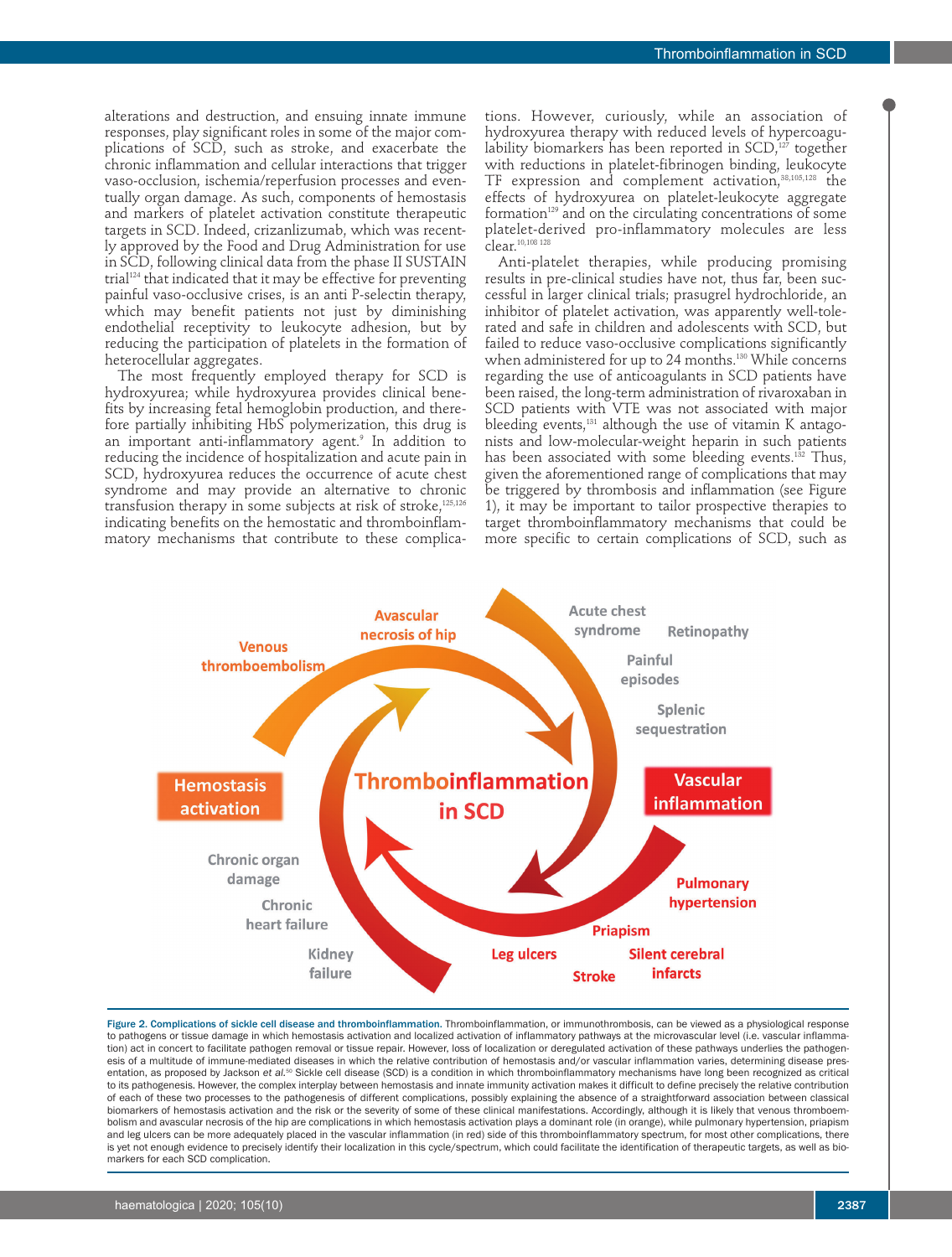anticoagulants to avoid VTE, antiplatelet drugs for patients at risk of acute chest syndrome and anti-adhesive therapies to reduce vaso-occlusion and end-organ damage. Finally, given that thromboinflammation may be a major element in the pathogenesis of COVID-19, possibly contributing to both increased risk of VTE and to thrombosis in the lung microcirculation, pre-existing SCD thromboinflammation could represent a serious risk for complications from COVID-19 infection in this patient population.<sup>133</sup>

#### *Funding*

*The authors of this review receive research funding from FAPE-SP (Fundação de Amparo à Pesquisa do Estado de S. Paulo), grant number: 2014/00984-3.*

# **References**

- 1. Kato GJ, Piel FB, Reid CD, et al. Sickle cell disease. Nat Rev Dis Primers. 2018;4:18010.
- 2. Steinberg MH. Overview of sickle cell anemia pathophysiology. In: Costa FF, Conran N, eds. Sickle Cell Anemia: From Basic Science To Clinical Practice. Switzerland: Springer International, 2016:49-75.
- 3. Wandersee NJ, Hillery CA. Red blood cells and the vaso-occlusive process. In: Costa FF, Conran N, eds. Sickle Cell Anemia: From Basic Science To Clinical Practice. New York: Springer Int., 2016:49-74.
- 4. Reiter CD, Wang X, Tanus-Santos JE, et al. Cell-free hemoglobin limits nitric oxide bioavailability in sickle-cell disease. Nat Med. 2002;8(12):1383-1389.
- 5. Schaer DJ, Buehler PW. Cell-free hemoglobin and its scavenger proteins: new disease models leading the way to targeted therapies. Cold Spring Harb Perspect Med. 2013;3(6):a013433.
- 6. Hebbel RP, Belcher JD, Vercellotti GM. The multifaceted role of ischemia/reperfusion in sickle cell anemia. J Clin Invest. 2020;130 (3):1062-1072.
- 7. Turhan A, Weiss LA, Mohandas N, Coller BS, Frenette PS. Primary role for adherent leukocytes in sickle cell vascular occlusion: a new paradigm. Proc Natl Acad Sci U S A. 2002;99(5):3047-3051.
- 8. Bennewitz MF, Jimenez MA, Vats R, et al. Lung vaso-occlusion in sickle cell disease mediated by arteriolar neutrophil-platelet microemboli. JCI Insight. 2017;2(1):e89761.
- 9. Conran N, Belcher JD. Inflammation in sickle cell disease. Clin Hemorheol Microcirc. 2018;68(2-3):263-299.
- 10. Dominical VM, Samsel L, Nichols JS, et al. Prominent role of platelets in the formation of circulating neutrophil-red cell heterocellular aggregates in sickle cell anemia. Haematologica. 2014;99(11):e214-217.
- 11. Proenca-Ferreira R, Brugnerotto AF, Garrido VT, et al. Endothelial activation by platelets from sickle cell anemia patients. PLoS One. 2014;9(2):e89012.
- 12. Nickel RS, Hsu LL. Clinical manifestations of sickle cell anemia: infants and children. In: Costa FF, Conran N, eds. Sickle Cell Anemia: From Basic Science To Clinical Practice.<br>Switzerland: Springer International. Springer International, 2016:213-29.
- 13. Zhang D, Chen G, Manwani D, et al. Neutrophil ageing is regulated by the microbiome. Nature. 2015;525(7570):528-532.
- 14. Dutta D, Methe B, Amar S, Morris A, Lim SH. Intestinal injury and gut permeability in sickle cell disease. J Transl Med. 2019;17(1): 183.
- 15. Allali S, Maciel TT, Hermine O, de Montalembert M. Innate immune cells, major protagonists of sickle cell disease pathophysiology. Haematologica. 2020;105 (2):273-283.
- 16. Ataga KI, Key NS. Hypercoagulability in

sickle cell disease: new approaches to an old problem. Hematology Am Soc Hematol Educ Program. 2007:91-96.

- 17. Faes C, Sparkenbaugh EM, Pawlinski R. Hypercoagulable state in sickle cell disease. Clin Hemorheol Microcirc. 2018;68(2- 3):301-318.
- 18. Nasimuzzaman M, Malik P. Role of the coagulation system in the pathogenesis of sickle cell disease. Blood Adv. 2019;3(20): 3170-3180.
- 19. Sparkenbaugh E, Pawlinski R. Prothrombotic aspects of sickle cell disease. J Thromb Haemost. 2017;15(7):1307-1316.
- 20. Nsiri B, Gritli N, Bayoudh F, Messaoud T, Fattoum S, Machghoul S. Abnormalities of coagulation and fibrinolysis in homozygous sickle cell disease. Hematol Cell Ther. 1996;38(3):279-284.
- 21. Setty BN, Rao AK, Stuart MJ. Thrombophilia in sickle cell disease: the red cell connection. Blood. 2001;98(12):3228- 3233.
- 22. van Beers EJ, Schaap MC, Berckmans RJ, et al. Circulating erythrocyte-derived microparticles are associated with coagulation activation in sickle cell disease. Haematologica. 2009;94(11):1513-1519.
- 23. Lim MY, Ataga KI, Key NS. Hemostatic abnormalities in sickle cell disease. Curr Opin Hematol. 2013;20(5):472-477.
- 24. Key NS, Slungaard A, Dandelet L, et al. Whole blood tissue factor procoagulant activity is elevated in patients with sickle cell disease. Blood. 1998;91(11):4216-4223.
- 25. Setty BN, Key NS, Rao AK, et al. Tissue factor-positive monocytes in children with sickle cell disease: correlation with biomarkers of haemolysis. Br J Haematol. 2012;157(3):370-380.
- 26. Solovey A, Gui L, Key NS, Hebbel RP. Tissue factor expression by endothelial cells in sickle cell anemia. J Clin Invest. 1998;101(9): 1899-1904.
- 27. Sins JWR, Schimmel M, Luken BM, et al. Dynamics of von Willebrand factor reactivity in sickle cell disease during vaso-occlusive crisis and steady state. J Thromb Haemost. 2017;15(7):1392-1402.
- 28. Shet AS, Aras O, Gupta K, et al. Sickle blood contains tissue factor-positive microparticles derived from endothelial cells and monocytes. Blood. 2003;102(7):2678-2683.
- 29. Schimmel M, Nur E, Biemond BJ, et al. Nucleosomes and neutrophil activation in sickle cell disease painful crisis. Haematologica. 2013;98(11):1797-1803.
- 30. Solovey A, Kollander R, Shet A, et al. Endothelial cell expression of tissue factor in sickle mice is augmented by hypoxia/reoxygenation and inhibited by lovastatin. Blood. 2004;104(3):840-846.
- 31. Chantrathammachart P, Mackman N, Sparkenbaugh E, et al. Tissue factor promotes activation of coagulation and inflammation in a mouse model of sickle cell disease. Blood. 2012;120(3):636-646.
- 32. Polanowska-Grabowska R, Wallace K, Field

JJ, et al. P-selectin-mediated platelet-neutrophil aggregate formation activates neutrophils in mouse and human sickle cell disease. Arterioscler Thromb Vasc Biol. 2010;30(12):2392-2399.

- 33. Sparkenbaugh EM, Chantrathammachart P, Wang S, et al. Excess of heme induces tissue factor-dependent activation of coagulation in mice. Haematologica. 2015;100(3):308- 314.
- 34. Arumugam PI, Mullins ES, Shanmukhappa SK, et al. Genetic diminution of circulating prothrombin ameliorates multiorgan pathologies in sickle cell disease mice. Blood. 2015;126(15):1844-1855.
- 35. Sparkenbaugh EM, Chantrathammachart P, Mickelson J, et al. Differential contribution of FXa and thrombin to vascular inflammation in a mouse model of sickle cell disease. Blood. 2014;123(11):1747-1756.
- 36. Nasimuzzaman M, Arumugam PI, Mullins ES, et al. Elimination of the fibrinogen integrin alphaMbeta2-binding motif improves renal pathology in mice with sickle cell anemia. Blood Adv. 2019;3(9):1519-1532.
- 37. Faes C, Ilich A, Sotiaux A, et al. Red blood cells modulate structure and dynamics of venous clot formation in sickle cell disease. Blood. 2019;133(23):2529-2541.
- 38. Roumenina LT, Chadebech P, Bodivit G, et al. Complement activation in sickle cell disease: dependence on cell density, hemolysis and modulation by hydroxyurea therapy. Am J Hematol. 2020;95(5):456-464.
- 39. Vercellotti GM, Dalmasso AP, Schaid TR, Jr., et al. Critical role of C5a in sickle cell disease. Am J Hematol. 2019;94(3):327-337.
- 40. Ohene-Frempong K, Weiner SJ, Sleeper LA, et al. Cerebrovascular accidents in sickle cell disease: rates and risk factors. Blood. 1998;91(1):288-294.
- 41. Naik RP, Streiff MB, Haywood C Jr, Segal JB, Lanzkron S. Venous thromboembolism incidence in the Cooperative Study of Sickle Cell Disease. J Thromb Haemost. 2014;12 (12):2010-2016.
- 42. Noubouossie D, Key NS, Ataga KI. Coagulation abnormalities of sickle cell disease: relationship with clinical outcomes and the effect of disease modifying therapies. Blood Rev. 2016;30(4):245-256.
- 43. Sparkenbaugh E, Pawlinski R. Interplay between coagulation and vascular inflammation in sickle cell disease. Br J Haematol. 2013;162(1):3-14.
- 44. Ataga KI, Moore CG, Hillery CA, et al. Coagulation activation and inflammation in sickle cell disease-associated pulmonary hypertension. Haematologica. 2008;93(1): 20-26.
- 45. Ataga KI, Brittain JE, Desai P, et al. Association of coagulation activation with clinical complications in sickle cell disease. PLoS One. 2012;7(1):e29786.
- 46. Green D, Scott JP. Is sickle cell crisis a thrombotic event? Am J Hematol. 1986;23(4):317- 321.
- 47. van Beers EJ, Spronk HM, Ten Cate H, et al.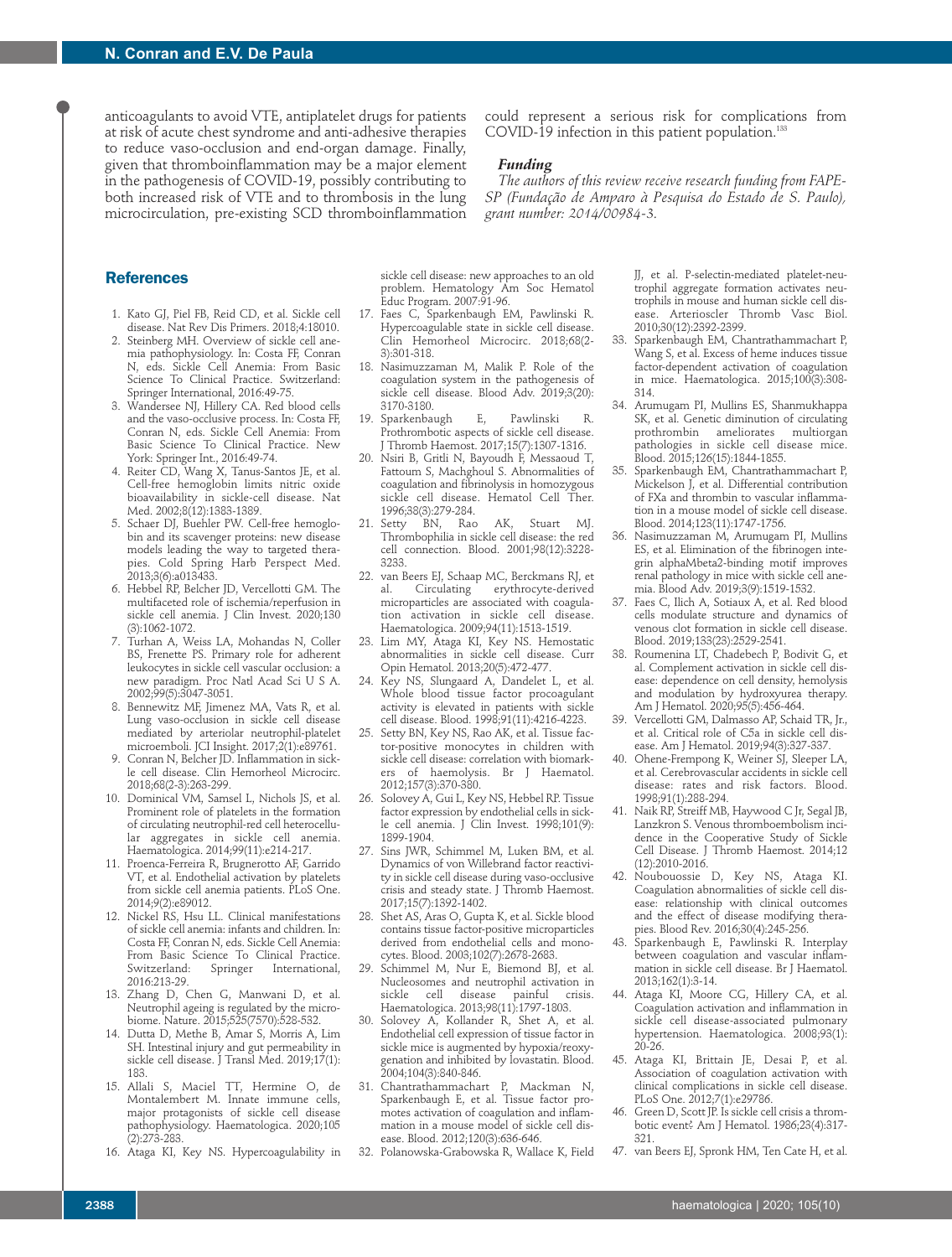No association of the hypercoagulable state with sickle cell disease related pulmonary hypertension. Haematologica. 2008;93(5): e42-e44.

- 48. Opal SM. Phylogenetic and functional relationships between coagulation and the innate immune response. Crit Care Med. 2000;28(9 Suppl):S77-80.
- 49. Engelmann B, Massberg S. Thrombosis as an intravascular effector of innate immunity. Nat Rev Immunol. 2013;13(1):34-45.
- 50. Jackson SP, Darbousset R, Schoenwaelder SM. Thromboinflammation: challenges of therapeutically targeting coagulation and other host defense mechanisms. Blood. 2019;133(9):906-918.
- 51. Fiusa MM, Carvalho-Filho MA, Annichino-Bizzacchi JM, De Paula EV. Causes and consequences of coagulation activation in sepsis: an evolutionary medicine perspective. BMC Med. 2015;13:105.
- 52. Versteeg HH, Heemskerk JW, Levi M, Reitsma PH. New fundamentals in hemostasis. Physiol Rev. 2013;93(1):327-358.
- 53. Sodeinde OA, Subrahmanyam YV, Stark K, Quan T, Bao Y, Goguen JD. A surface protease and the invasive character of plague. Science. 1992;258(5084):1004-1007.
- 54. Gaertner F, Massberg S. Blood coagulation in immunothrombosis - at the frontline of intravascular immunity. Semin Immunol. 2016;28(6):561-569.
- 55. Fuchs TA, Brill A, Duerschmied D, et al. Extracellular DNA traps promote thrombosis. Proc Natl Acad Sci U S A. 2010;107 (36):15880-15885.
- 56. Hounkpe BW, Fiusa MM, Colella MP, et al. Role of innate immunity-triggered pathways in the pathogenesis of sickle cell disease: a meta-analysis of gene expression studies. Sci Rep. 2015;5:17822.
- 57. Posma JJ, Grover SP, Hisada Y, et al. Roles of coagulation proteases and PARs (proteaseactivated receptors) in mouse models of inflammatory diseases. Arterioscler Thromb Vasc Biol. 2019;39(1):13-24.
- 58. Camerer E, Huang W, Coughlin SR. Tissue factor- and factor X-dependent activation of protease-activated receptor 2 by factor VIIa. Proc Natl Acad Sci U S A. 2000;97(10):5255- 5260.
- 59. Sparkenbaugh EM, Chen C, Brzoska T, et al. Thrombin-mediated activation of PAR-1 contributes to microvascular stasis in mouse models of sickle cell disease. Blood. 2020 Jan 23. [Epub ahead of print].
- 60. Noubouossie DF, Whelihan MF, Yu YB, et al. In vitro activation of coagulation by human neutrophil DNA and histone proteins but not neutrophil extracellular traps. Blood. 2017;129(8):1021-1029.
- 61. Chen G, Zhang D, Fuchs TA, Manwani D, Wagner DD, Frenette PS. Heme-induced neutrophil extracellular traps contribute to the pathogenesis of sickle cell disease. Blood. 2014;123(24):3818-3827.
- 62. Nickel KF, Long AT, Fuchs TA, Butler LM, Renne T. Factor XII as a therapeutic target in thromboembolic and inflammatory diseases. Arterioscler Thromb Vasc Biol. 2017;37(1):13-20.
- 63. Baker CJ, Smith SA, Morrissey JH. Polyphosphate in thrombosis, hemostasis, and inflammation. Res Pract Thromb Haemost. 2019;3(1):18-25.
- 64. Higgins SJ, De Ceunynck K, Kellum JA, et al. Tie2 protects the vasculature against thrombus formation in systemic inflammation. J Clin Invest. 2018;128(4):1471-1484.
- 65. Hitchcock JR, Cook CN, Bobat S, et al. Inflammation drives thrombosis after

Salmonella infection via CLEC-2 on platelets. J Clin Invest. 2015;125(12):4429- 4446.

- 66. Lavallee VP, Chagraoui J, MacRae T, et al. Transcriptomic landscape of acute promyelocytic leukemia reveals aberrant surface expression of the platelet aggregation agonist podoplanin. Leukemia. 2018;32(6):1349- 1357.
- 67. Kato GJ, Steinberg MH, Gladwin MT. Intravascular hemolysis and the pathophysiology of sickle cell disease. J Clin Invest. 2017;127(3):750-760.
- 68. Belcher JD, Chen C, Nguyen J, et al. Heme triggers TLR4 signaling leading to endothelial cell activation and vaso-occlusion in murine sickle cell disease. Blood. 2014;123(3):377-390.
- 69. Roumenina LT, Rayes J, Lacroix-Desmazes S, Dimitrov JD. Heme: modulator of plasma systems in hemolytic diseases. Trends Mol Med. 2016;22(3):200-213.
- 70. Camus SM, De Moraes JA, Bonnin P, et al. Circulating cell membrane microparticles transfer heme to endothelial cells and trigger vasoocclusions in sickle cell disease. Blood. 2015;125(24):3805-3814.
- 71. Wagener FA, Feldman E, de Witte T, Abraham NG. Heme induces the expression of adhesion molecules ICAM-1, VCAM-1, and E selectin in vascular endothelial cells. Proc Soc Exp Biol Med. 1997;216(3):456-463.
- 72. Setty BN, Betal SG, Zhang J, Stuart MJ. Heme induces endothelial tissue factor expression: potential role in hemostatic activation in patients with hemolytic anemia. J Thromb Haemost. 2008;6(12):2202-2209.
- 73. Erdei J, Toth A, Balogh E, et al. Induction of NLRP3 inflammasome activation by heme in human endothelial cells. Oxid Med Cell Longev. 2018; 2018:4310816.
- 74. Bester J, Pretorius E. Effects of IL-1beta, IL-6 and IL-8 on erythrocytes, platelets and clot viscoelasticity. Sci Rep. 2016; 6:32188.
- 75. May O, Merle NS, Grunenwald A, et al. Heme drives susceptibility of glomerular endothelium to complement overactivation due to inefficient upregulation of heme oxygenase-1. Front Immunol. 2018;9:3008.
- 76. Merle NS, Paule R, Leon J, et al. P-selectin drives complement attack on endothelium during intravascular hemolysis in TLR-4/heme-dependent manner. Proc Natl Acad Sci U S A. 2019;116(13):6280-6285.
- 77. Roberts W, Riba R, Homer-Vanniasinkam S, Farndale RW, Naseem KM. Nitric oxide specifically inhibits integrin-mediated platelet adhesion and spreading on collagen. J Thromb Haemost. 2008;6(12):2175-2185.
- 78. Oberprieler NG, Roberts W, Riba R, Graham AM, Homer-Vanniasinkam S, Naseem KM. cGMP-independent inhibition of integrin alphaIIbbeta3-mediated platelet adhesion and outside-in signalling by nitric oxide. FEBS Lett. 2007;581(7):1529-1534.
- 79. Helms CC, Marvel M, Zhao W, et al. Mechanisms of hemolysis-associated platelet activation. J Thromb Haemost. 2013;11(12):2148-2154.
- 80. NaveenKumar SK, SharathBabu BN, Hemshekhar M, Kemparaju K, Girish KS, Mugesh G. The role of reactive oxygen species and ferroptosis in heme-mediated activation of human platelets. ACS Chem Biol. 2018;13(8):1996-2002.
- 81. Neely SM, Gardner DV, Reynolds N, Green D, Ts'ao CH. Mechanism and characteristics of platelet activation by haematin. Br J Haematol. 1984;58(2):305-316.
- 82. Morris DL, Dudley MD, Pearson RD. Coagulopathy associated with hematin

treatment for acute intermittent porphyria. Ann Intern Med. 1981;95(6):700-701.

- 83. Green D, Reynolds N, Klein J, Kohl H, Ts'ao CH. The inactivation of hemostatic factors by hematin. J Lab Clin Med. 1983;102 (3):361-369.
- 84. de Souza GR, Hounkpe BW, Fiusa MML, et al. Tissue factor-dependent coagulation activation by heme: a thromboelastometry study. PLoS One. 2017;12(4):e0176505.
- 85. Repesse Y, Dimitrov JD, Peyron I, et al. Heme binds to factor VIII and inhibits its interaction with activated factor IX. J Thromb Haemost. 2012;10(6):1062-1071.
- 86. Moore HB, Moore EE, Gonzalez E, et al. Hemolysis exacerbates hyperfibrinolysis, whereas platelolysis shuts down fibrinolysis: evolving concepts of the spectrum of fibrinolysis in response to severe injury. Shock. 2015;43(1):39-46.
- 87. Nielsen VG, Pretorius E. Iron and carbon monoxide enhance coagulation and attenuate fibrinolysis by different mechanisms. Blood Coagul Fibrinolysis. 2014;25(7):695- 702.
- Gligorijevic N, Minic S, Robajac D, Nikolic M, Cirkovic Velickovic T, Nedic O. Characterisation and the effects of bilirubin binding to human fibrinogen. Int J Biol Macromol. 2019;128:74-79.
- 89. Merle NS, Grunenwald A, Rajaratnam H, et al. Intravascular hemolysis activates complement via cell-free heme and heme-loaded microvesicles. JCI Insight. 2018;3(12).
- 90. Keragala CB, Draxler DF, McQuilten ZK, Medcalf RL. Haemostasis and innate immunity - a complementary relationship: a review of the intricate relationship between coagulation and complement pathways. Br J Haematol. 2018;180(6):782-798.
- 91. Wiatr M, Merle NS, Boudhabhay I, et al. Anti-inflammatory activity of intravenous immunoglobulin through scavenging of heme. Mol Immunol. 2019;111:205-208.
- 92. Schaer DJ, Buehler PW, Alayash AI, Belcher JD, Vercellotti GM. Hemolysis and free hemoglobin revisited: exploring hemoglobin and hemin scavengers as a novel class of therapeutic proteins. Blood. 2013;121(8): 1276-1284.
- 93. Wang H, Luo W, Wang J, et al. Paradoxical protection from atherosclerosis and thrombosis in a mouse model of sickle cell disease. Br J Haematol. 2013;162(1):120-129.
- 94. Nath KA, Grande JP, Belcher JD, et al. Antithrombotic effects of heme-degrading and heme-binding proteins. Am J Physiol Heart Circ Physiol. 2020;318(3):H671-H81.
- 95. Muller-Eberhard U, Javid J, Liem HH, Hanstein A, Hanna M. Plasma concentrations of hemopexin, haptoglobin and heme in patients with various hemolytic diseases. Blood. 1968;32(5):811-815.
- 96. Santiago RP, Guarda CC, Figueiredo CVB, et al. Serum haptoglobin and hemopexin levels are depleted in pediatric sickle cell disease patients. Blood Cells Mol Dis. 2018;72:34-36.
- 97. Maiocchi S, Alwis I, Wu MCL, Yuan Y, Jackson SP. Thromboinflammatory functions of platelets in ischemia-reperfusion injury and its dysregulation in diabetes. Semin Thromb Hemost. 2018;44(2):102- 113.
- 98. Hebbel RP. Ischemia-reperfusion injury in sickle cell anemia: relationship to acute chest syndrome, endothelial dysfunction, arterial vasculopathy, and inflammatory pain. Hematol Oncol Clin North Am. 2014;28(2):181-198.
- 99. Schanze N, Bode C, Duerschmied D. Platelet contributions to myocardial